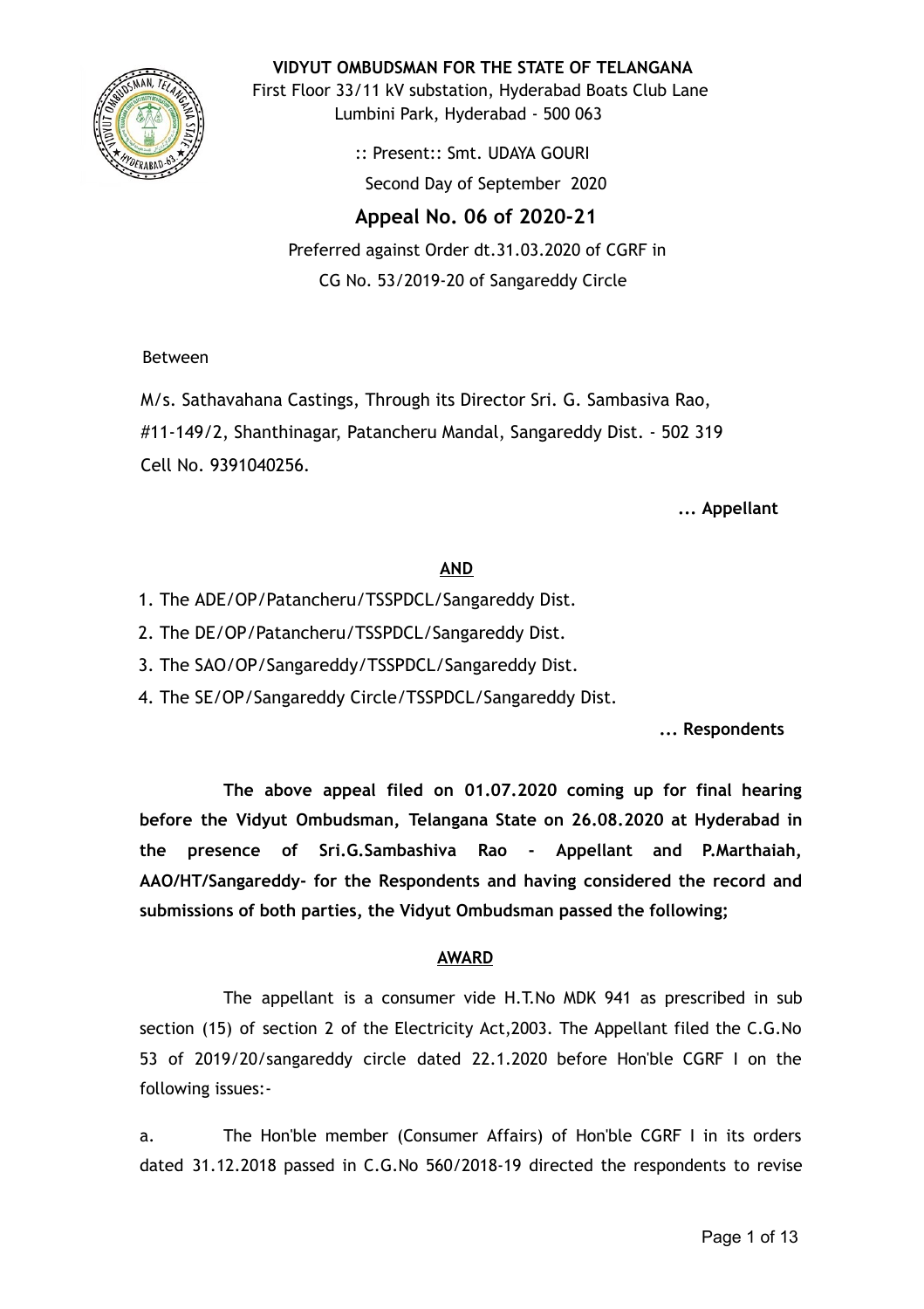the R&C bills i.e, from September, 2012 to August, 2013 taking into consideration the difference of 19 minutes. But the respondents have not issued the revised bills till date.

b. The Complaint vide its letter dated 30.8.2013 issued the notice to the Respondent No. 5 to dismantle the service with immediate effect. In this regard clause 5.9.4.2 of GTCS is to be considered. The Respondents should terminate the HT Agreement and dismantle the service of the complainant as on 30.11.2013 as prescribed in clause 5.9.4.2 of GTCS and furnish the amounts payable as on 30.11.2013. But the Respondents have not complied the same.Hence, the Appellant prayed to this Hon'ble Forum to direct the respondents to give above said effect. The Hon'ble supreme court of india in its judgment dated 16.11.2000 given its finding that *"The Board to demand the minimum guaranteed charges, by the very terms of the language in the contract as well as the one used in the tariff notification is made enforceable depending upon a corresponding duty, impliedly undertaken to supply electricity energy at least to that extent and not otherwise. It is for this reason we find that the ultimate conclusion arrived at by the full bench of the high court does not call for any interference in these appeals."* Hence, the above said finding of the Hon'ble Supreme Court also to be considered.

The Hon'ble CGRF I vide its order dated 31.3.2020 in C.G.No 53/2019-20/Sangareddy circle rejected the complaint. The order dated 31.3.2020 is received by the Appellant on 8.6.2020 when he approached Hon'ble CGRF I personally. Hence, this appeal. The Hon'ble CGRF I failed to consider the following facts among others mentioned in the Annexure I before rejecting the C.G.No 53/2019-20:

The direction of the member (consumer Affairs) in its order dated 31.12.2018 of C.G.No. 560/2018-19 which was not implemented by the respondents. Hence, this appellant approached before Hoble CGRF I vide C.G.No 53/2019-20/sangareddy circle but the Hon'ble CGRF I failed to exercise its power conferred in clause 2.54 to 2.56 of regulation 3 of 2015 for implementation of its own direction; and

The Hon'ble CGRF I failed to consider the order dated 16.11.2000 passed by Hon'ble Supreme Court of india in which given its finding as "The Minimum Guarantee, thus appears to be not in terms of any fixed or stipulated amount but in terms of merely the energy to be consumed. The right, therefore, of the Board to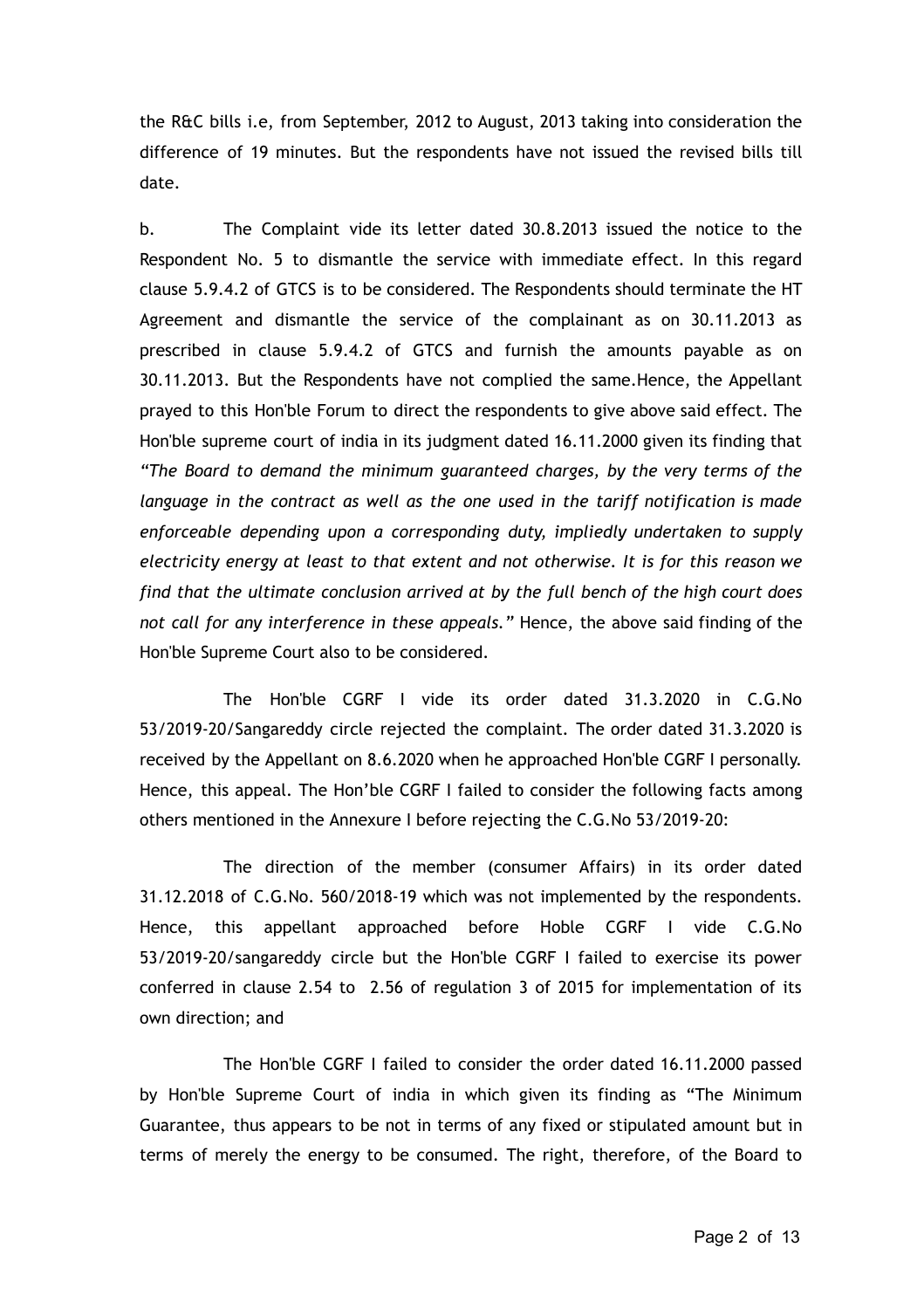demand the minimum guaranteed charges, by the very terms of the language in the contract as well as the one used in the tariff notification is made enforceable depending upon a corresponding duty, impliedly undertaken to supply electricity energy at least to that extent, and not otherwise.

In view of the above stated facts, the Appellant pray to this Hon'ble Authority to pass an award/order directing the respondents:-

## **UNDER CLAUSE 3.35 OF REGULATION 3 OF 2015:**

- I. To set aside the order dated 31.3.2020 passed by Hon'ble CGRF I in CG.No 53/2019-20/sangareddy circle;
- II. To issue revised bills of R&C period i.e from september,2012 to August,2013 duly taking consideration the difference of 19 minutes along with consumption details block wise as prescribed in R&c proceedings;
- III. To dismantle the service connection of the complaint and furnish the due amount as on 31.8.2013; and
- IV. Any such other order or orders may deem fit and proper by this Hon'ble Authority under the circumstances of the appeal in the interest of justice and fair play.

**2.** The Respondents submitted their reply through the Respondent No.5 vide Lr.No.SE/OP/SRD/SAO/AAO/JAO-HT/D.NO 133/2020 DATED.29/07/2020 stating as follows:-

The Appellant, M/s Sathavahana Casting, SGR-941, has entered in to a HT agreement on 26.7.2006 with a CMD of 252 KVA, Later,the Appellant approached TSSPDCL and requested for disconnection of power supply w.e.f 01.09.2013 vide representation dated 30.8.2013 stating that their unit was running in loss. Based on the request of the Appellant TSSPDCL has disconnected the power supply w.e.f 01.09.2013. Subsequently TSSPDCL raised minimum bills for 3 months following the date of disconnection as per clause 5.9.4.2 of general Terms and condition of supply(GTCS) and served bills on the Appellant.Later, the said HT Agreements was terminated w.e.f 01.12.2013 as per clause 5.9.4.2 of General Terms and Conditions of supply (GTCS).While on this, the Appellant in his present appeal stated that the raising of minimum bills for 3 months following the date of disconnection is not justified.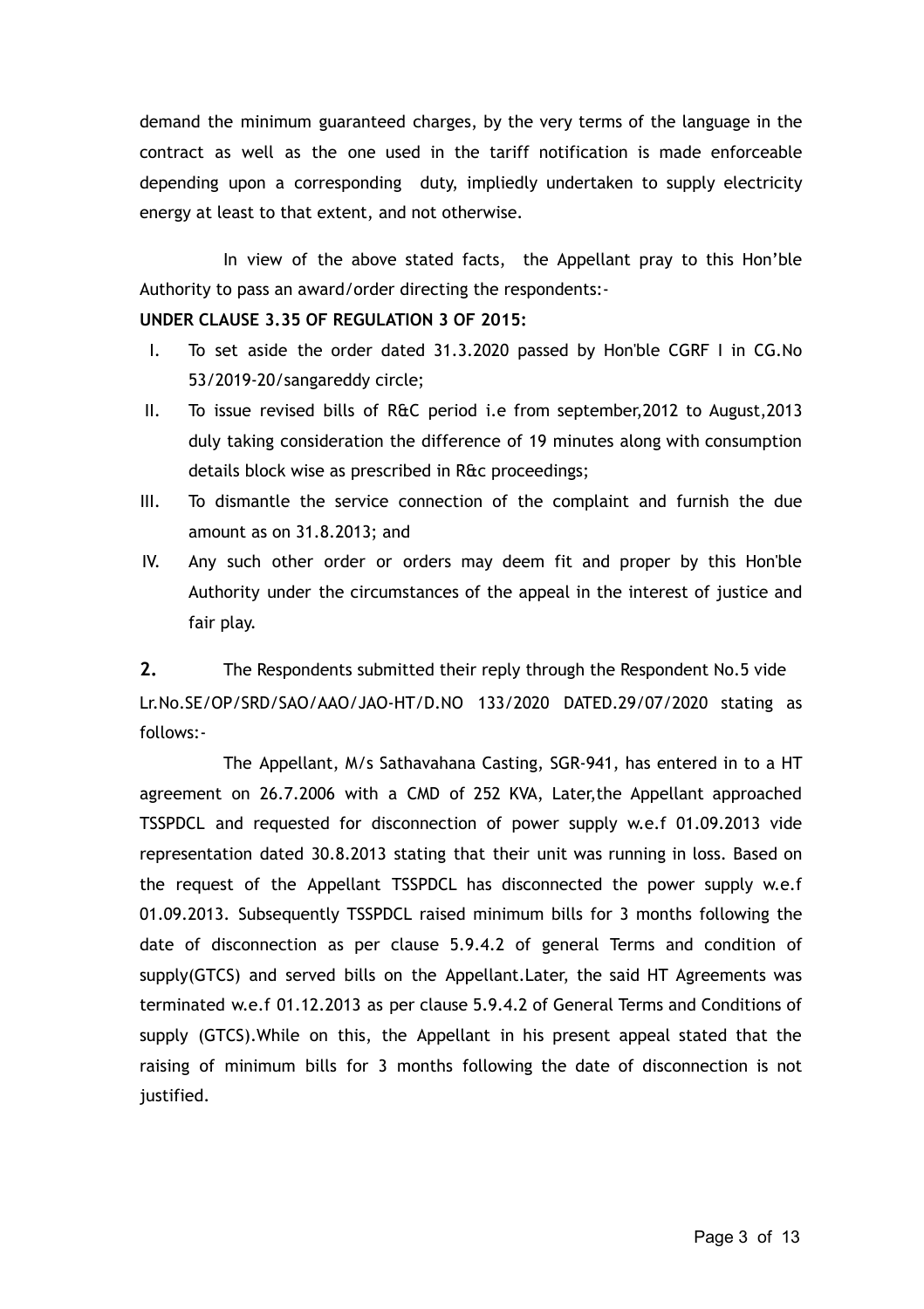In this connection, the clause relating to termination of agreement laid down in General Terms and conditions of supply (GTCS) is placed below for perusal please.

*5.9.4.2 "Deration of CMD or Termination of Agreement in respect of HT Supply: The consumer may seek reduction of contracted maximum demand or termination of HT Agreement after the expiry of the minimum period of the Agreement by giving not less than three months' notice in writing expressing his intention to do so. However, if for any reason the consumer chooses to derate the CMD or terminate the Agreement, before the expiry of the minimum 2 years period of Agreement, the CMD will be derated or the Agreement will be terminated with effect from the date of expiry of the initial 2 year period of the Agreement or after expiry of 3 months notice period whichever is later.The company can also terminate the HT Agreement, at any time giving 3 months' notice if the consumer violates the terms of the HT Agreement, or the GTCS or the provision of any law touching the Agreement including the Act and rules made there under AP Electricity Reforms Act, 1998. On termination of the HT Agreement the consumer shall pay all sums due under the Agreement as on the date of its termination."*

As per the above clause GTCS provides for raising of minimum bills for 3 months Subsequent to the date of disconnection. Accordingly, TSSPDCL has raised minimum bills for 3 months following the date of disconnection.Hence the contention of the Appellant that raising of minimum bills for 3 months following the date of disconnection is not justified is not tenable.

Regarding the technical aspect of the meter running fast by 30 minutes during September 2012 during which period R&C measures were in force, it is submitted as per the records of TSSPDCL the old meter got replaced with a new meter on 28.5.2013 duly rectifying the discrepancies. Since, June 2013 the new meter was in existence and there was no problem with billing as contended by the Appellant.

Further, the issue of time in meters ahead of Indian Standard Time(IST) has been referred to the DE/M&P/Sangareddy. On the instructions of the DE/M&P/Sangareddy,the ADE/HT meters inspected the premises and found that the time in the meter was 10.36 IST whereas the actual time was 10.17 IST at the time of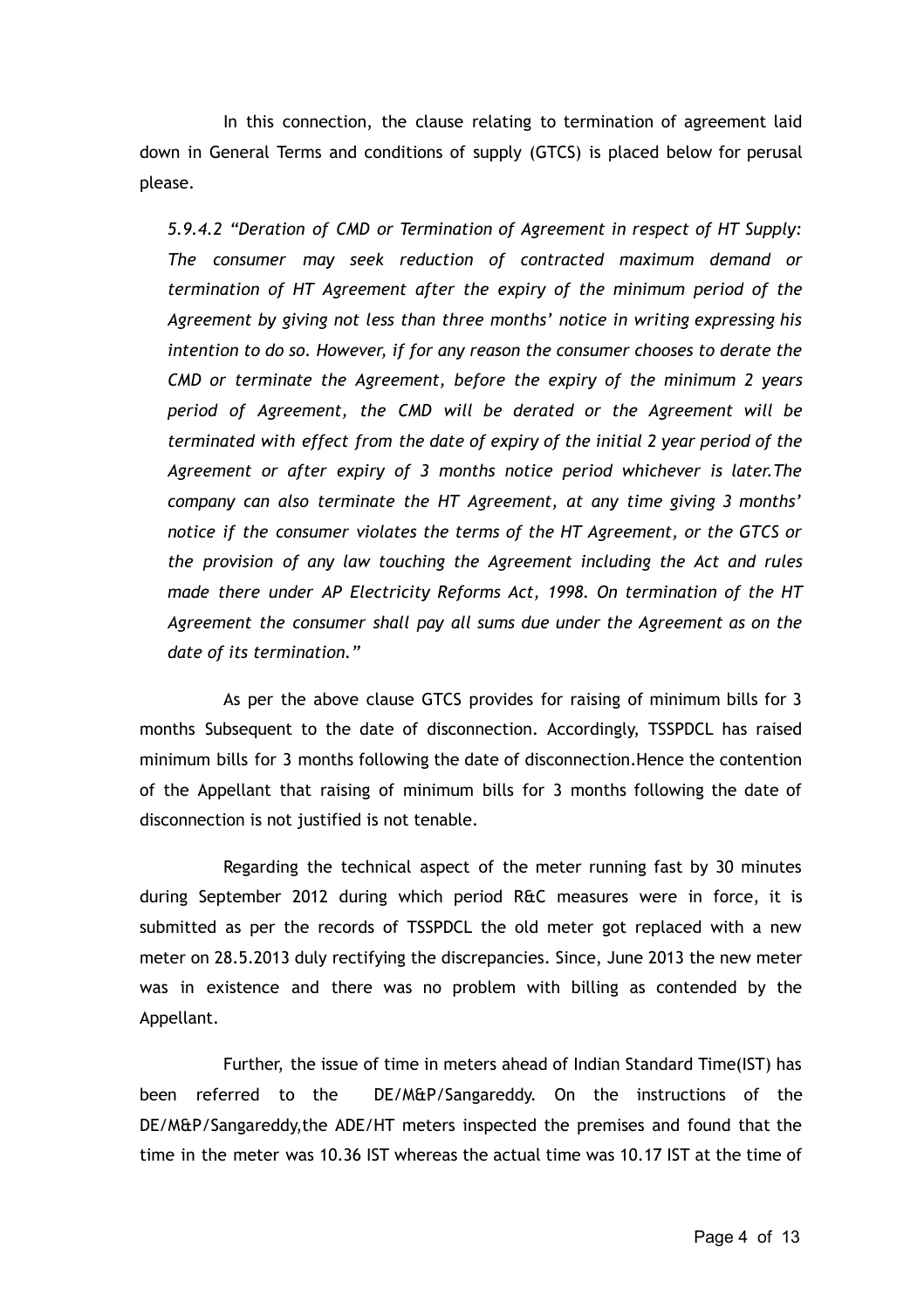his inspection.(A copy of the inspection report is enclosed for kind perusal please). Based on the inspection report, the DE/M&P/Sangareddy has verified the MRI dumps and confirmed that the meter was running ahead by 19 minutes during September 2012 to April 2013. Accordingly the bills have already been revised and the excess billed amount of Rs.2,83,174 during the above period has been credited to the Appellant in the month of April 2014.

It is further submitted that the meter was inspected thoroughly by the concerned officials of the respondents company and the error was rectified with effect from the date of its origin through the help of MRI dumps and the excess billed amount due to wrong display of time in the meter has been duly credited to the Appellant. Hence, the contention of the Appellant that **"the issue of meter running ahead by 30 minutes during R&C period has not been addressed"** is not tenable as the same has already been rectified.Further, the defect meter has been replaced in the month of may 2013 by the department.

It is further submitted that the FSA amount of Rs.657761 is payable by the Appellant along with CC arrears out of which and amount of 159030 is stayed by the Hon'ble High Court and the balance of Rs.498731 is payable by the Appellant together wit surcharge till the date of payments as applicable as per the judgment of Hon'ble Supreme Court in SLP(Civil) No.12398 of 2014 dated 05.7.2016. The FSA Stayed by the Hon'ble High Court is payable by the Appellant together with surcharge till the date of payment subject to the out of the case pending in the hon'ble High Court.

Further, it is submitted that the Appellant was served with FORM-A and FORM-B notices dated 28.02.2014 and 24.09.2014 fro payment of arrears of Rs 25,06,634-00 accrued as on the date of termination of agreement including surcharge there on.

It is submitted that the CGRF-I has thoroughly went through the case twice and passed the award as per the rules and regulation in vogue vide reference 4th and 9th cited. Further, the Hon'ble Vidyut Ombudsman vide ref 7th cited has examined the Appeal and upheld the award passed by the hon'ble CGRF-I ref.4th cited.

Further, it is submitted that the R&C bills in respect of the Appellant have already been revised and an amount of Rs 2,83,174-00 has already been credited to the Appellant in the month of April'2014 itself. Hence, the contention of the Appellant that the R&C bills have not been revised is not tenable. Further, the service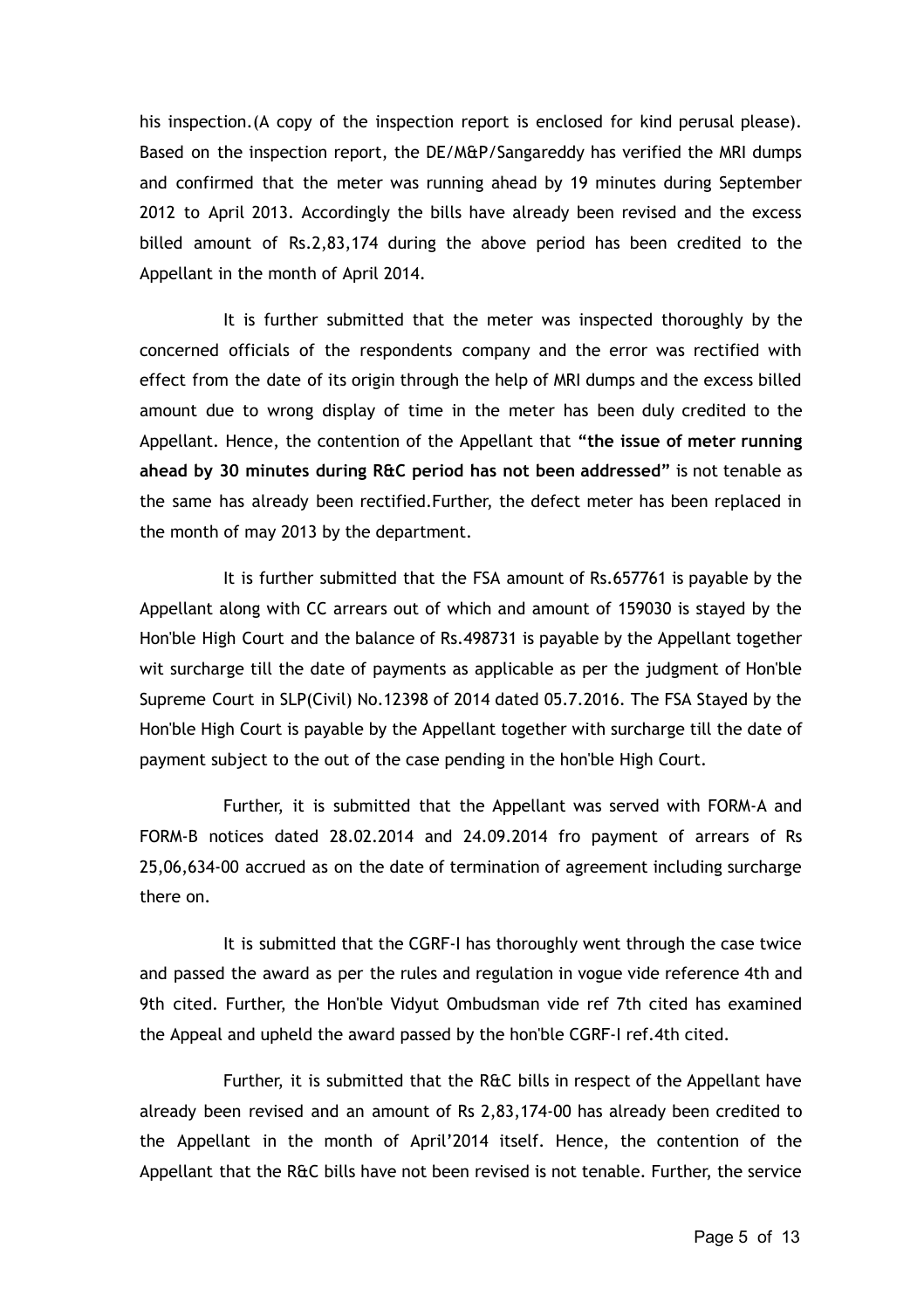lines and the metering equipment of a consumer will be dismantled on receipt of payment as per the termination orders served on the consumer. In the instant case the Appellant has not paid the pending arrears on receipt of termination order.Hence his service lines couldn't be dismantled, pending receipt of the arrears from the Appellant.Hence, the contention of the Appellant that the service lines couldn't be dismantled is not correct.

In view of the above,it is submitted that the contention of the Appellant that the bills were raised wrongly by TSSPDCL is not tenable as the bills were raised in accordance with the provisions of GTCS only. Hence, the Appellant is liable to pay the arrears together with surcharge there on till the date of payment as per the rules in vogue.

# **3. The Appellant filed his rejoinder stating as follows:-**

**IN REPLY TO PARA NO 1 TO 4:** The Respondents no 4 categorically admitted that the H.T.Agreement was terminated with effect from 1.12.2013 but the service was not dismantled and no dues position as on 1.12.2013 is issued to the appellant even though the clause 5.9.4.2 is specifically mentioned that *"on termination of HT Agreement the consumer shall pay all sum due under the Agreement as on the date of its termination"*.

**IN REPLY TO PARA NO 5 TO 7:** The Respondents no 4 categorically admitted that the bills from September,2012 to April,2013 have been revised based on the MRI dumps and Rs 2,83,174/- have been credited to the account of Appellant in the month of April,2014.But the respondents no 4 did not handover the copies of CC Charges bills from september,2012 to April,2013 along with copy of MRI dumps till date to the Appellant date in spite of the second prayer of the present appeal is for issue of said revised bill with copy of MRI dumps. The Respondents no 4 did not file the copy of revised bill from september, 2012 to April 2013 along with copy of MRI dumps before this Honbe Authority also along with present counter.

**IN REPLY TO PARA NO 8:** The Appellant has to pay the unpaid FSA amounts as per Hon'ble court orders subjects to reconciliation along with surcharge till the date of termination i.e., 1.12.2013 as prescribed under the clause 5.9.4.2 but not till the date of payment.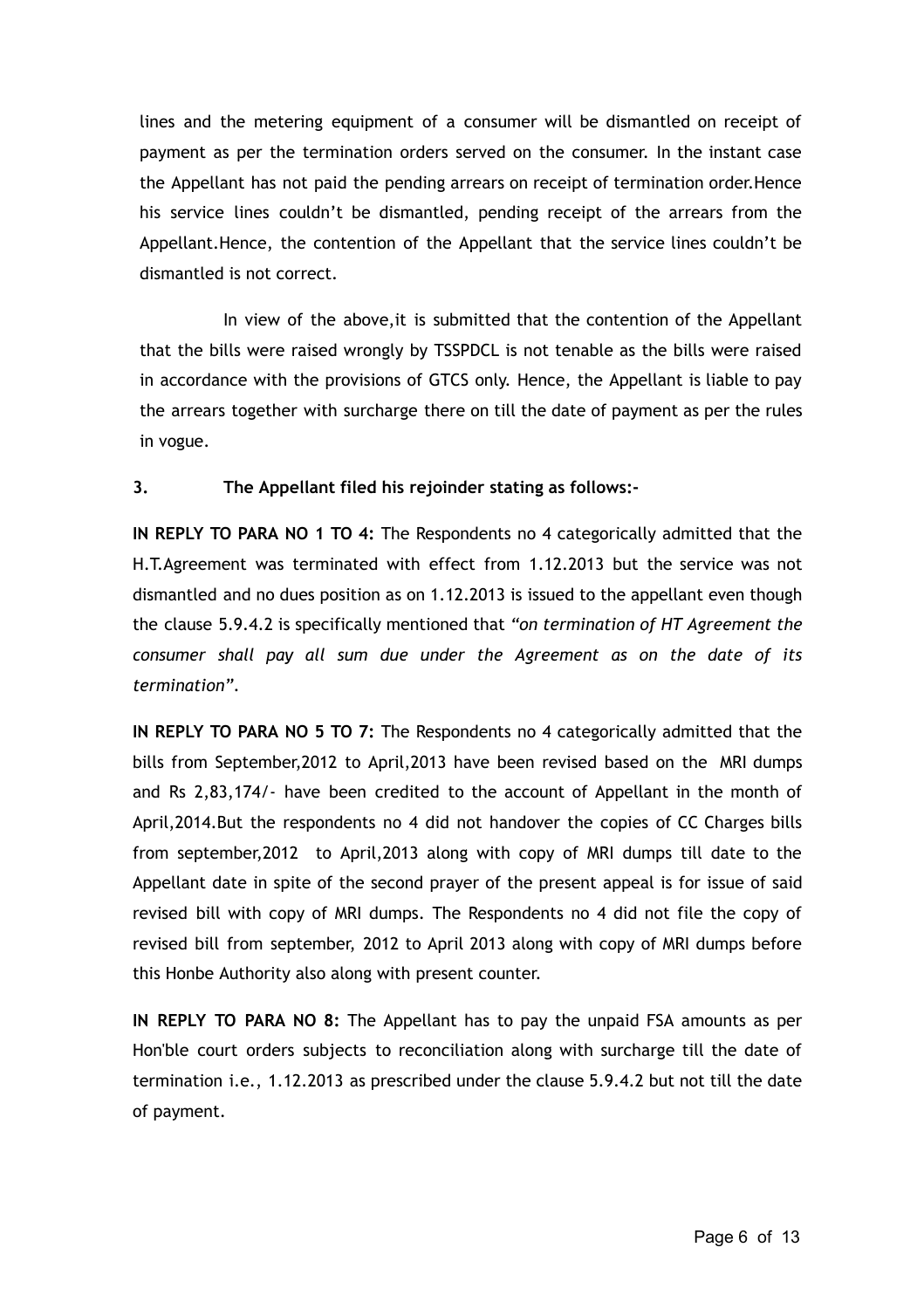**IN REPLY TO PARA NO 9:** The Appellant dispute the claim of Respondents no 4 of form A and Form B.However, the same is not a subject matter of the present appeal.

**IN REPLY TO PARA NO 10:** The clause of Action of Order dated 31.12.2018 of C.G No 560/2018-19 and present appeal is different hence, cannot refer in the present appeal. Hence, the same may not be considered in the present appeal.

**IN REPLY TO PARA NO 11:** As per clause 5.9.6. Of GTCS *"on the termination of the LT or HT Agreement. The company is entitled to dismantle the service line and recover the materials, meter,cut out ect."* Even though the Respondents No 4 did not dismantle the HT service of the Appellant as on date of termination i.e., 1.12.2013 under the excess of pending arrears is in violation of said clause and not maintainable.

**IN REPLY TO PARA NO 12:** The Respondents No 4. Has not issued the revised bill along with copy of MRI dumps pertaining to the period from September,2012 to April,2013 to the Appellant nor filed the acknowledgement of the appellant before this Hon'ble Authority to establish the issue of revised bills of R&C period from september,2012 to April 2013 to the Appellant.

# **4. The Appellant filed his written arguments in the Appeal stating as follows:-**

The present appeal is filed aggrieved by the non-issue of revised bills from September,2012 to August, 2013 duly taking into consideration the difference of 19 minutes along with consumption details block wise as prescribed in R&C proceedings.The difference of 19 minutes in the meter was admitted by the Respondents at every stage. The respondents also admitted that they have credited and amount of Rs 2,83,174/- to the account of the Appellant without furnishing any details of their calculation and without furnishing the revised bills along with MRI dumps. Non-issue of revised bill is a violation of clause 4.7.3 of Regulation 5 of 2004 dated 17.3.2004.The respondents have not filed any evidence of issued of revised bills of said period before this Hon'ble Authority.

The respondents categorically admitted in the counter that the HT Agreement was terminated with effect from 1.12.2103 but not dismantled the Ht services as on date which is a violation of clause 5.9.6 of GTCS.It is pertinent to note also that as per clause 5.9.6 of GTCS on the termination of the LT or HT Agreement, the company is entitled to dismantle the service line and remove the materials, meter,cut out etc.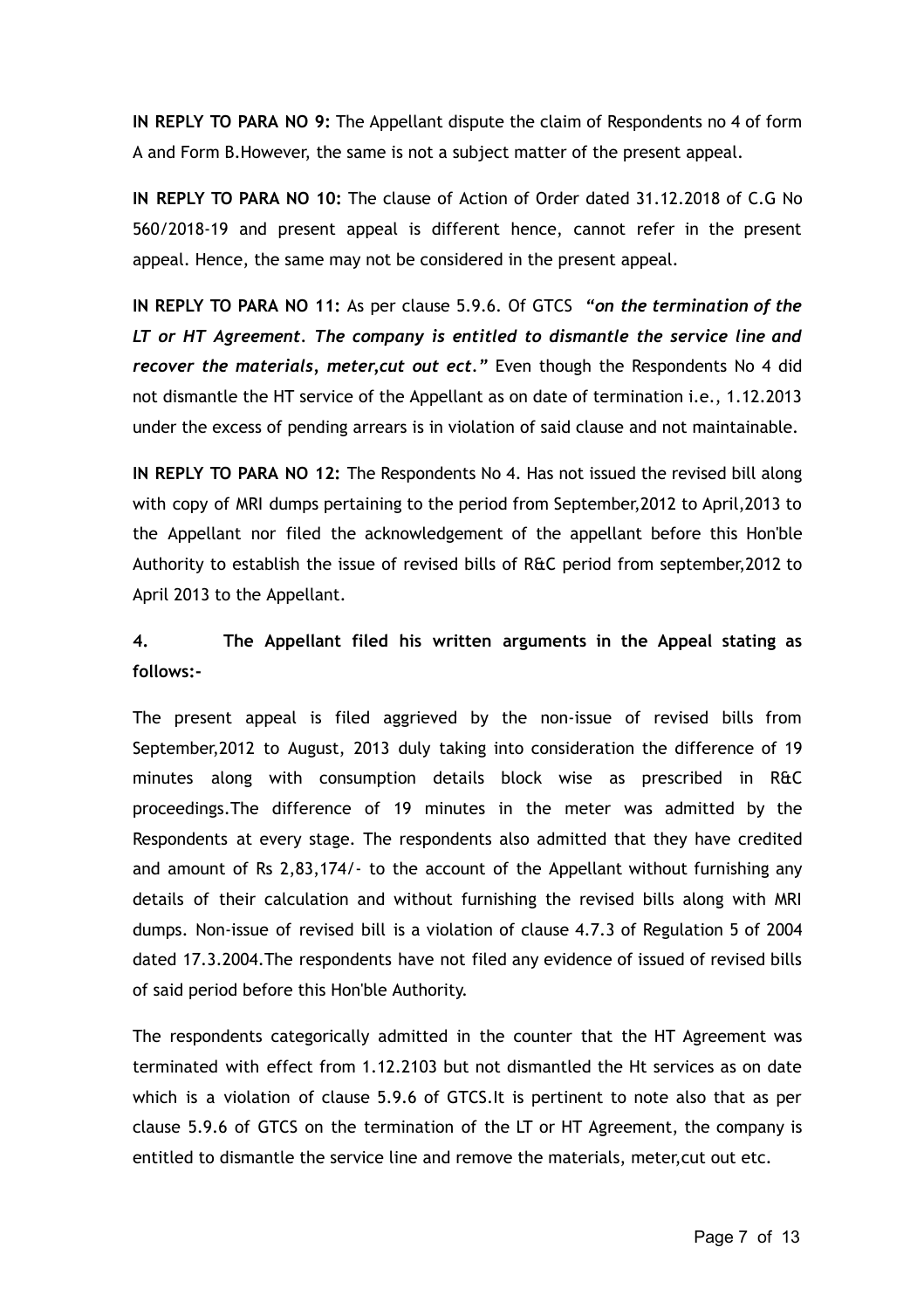**Heard both sides.**

**Issues**

**5.** In the face of the said contentions by both sides the following issues are framed:-

1. Is there a need for the issue of fresh revised R&C bills i.e from September'2012 to August'2013 taking into consideration of the difference of 19 minutes?

2. Is the Clause 5.9.6 of the GTCS mandates the non payment of the arrears and whether the Appellant is liable to pay the due amount as on 31.08.2013?

3. To what relief?

**Issue No.1** 

**6.** M/s. Sathavahana Castings had an HT service Connection SGR - 941(Old MDK-941)- preferred to dismantle the HT service connection, subsequently given an representation dt.30.08.2013, surrendering the said service connection, Consequently the Respondents disconnected the supply on 01.09.2013, demanded the following charges to be paid for dismantling the service connection:-

| <b>Particulars</b>                                                                                                  | Amount         |
|---------------------------------------------------------------------------------------------------------------------|----------------|
| Arrears on the date of termination (01.12.2013) including 3<br>months minimum charges from 01.09.2013 to 01.12.2013 | 21,42,805.00   |
| FSA Raised from 2010-11 onwards                                                                                     | 4,98,7331.00   |
| Pending in Court cases (2008-09 and 2009-10)                                                                        | 1,59,030.00    |
|                                                                                                                     | 28,00,566.00   |
| Less: Security Deposit                                                                                              | 6,76,300.00    |
| Payable after adjustment of SD                                                                                      | 21, 24, 266.00 |
| <b>R&amp;C Charges</b>                                                                                              |                |
| Total levied                                                                                                        | 14,21,596.00   |
| Less: 50% withdrawn as per ERC Orders                                                                               | 7,64,110.00    |
|                                                                                                                     | 6,57,486.00    |
| Less: 19 minutes delay in meter withdrawn                                                                           | 2,83,174.00    |
| Total payable excluding surcharge                                                                                   | 24,98,578.00   |

**TABLE-1**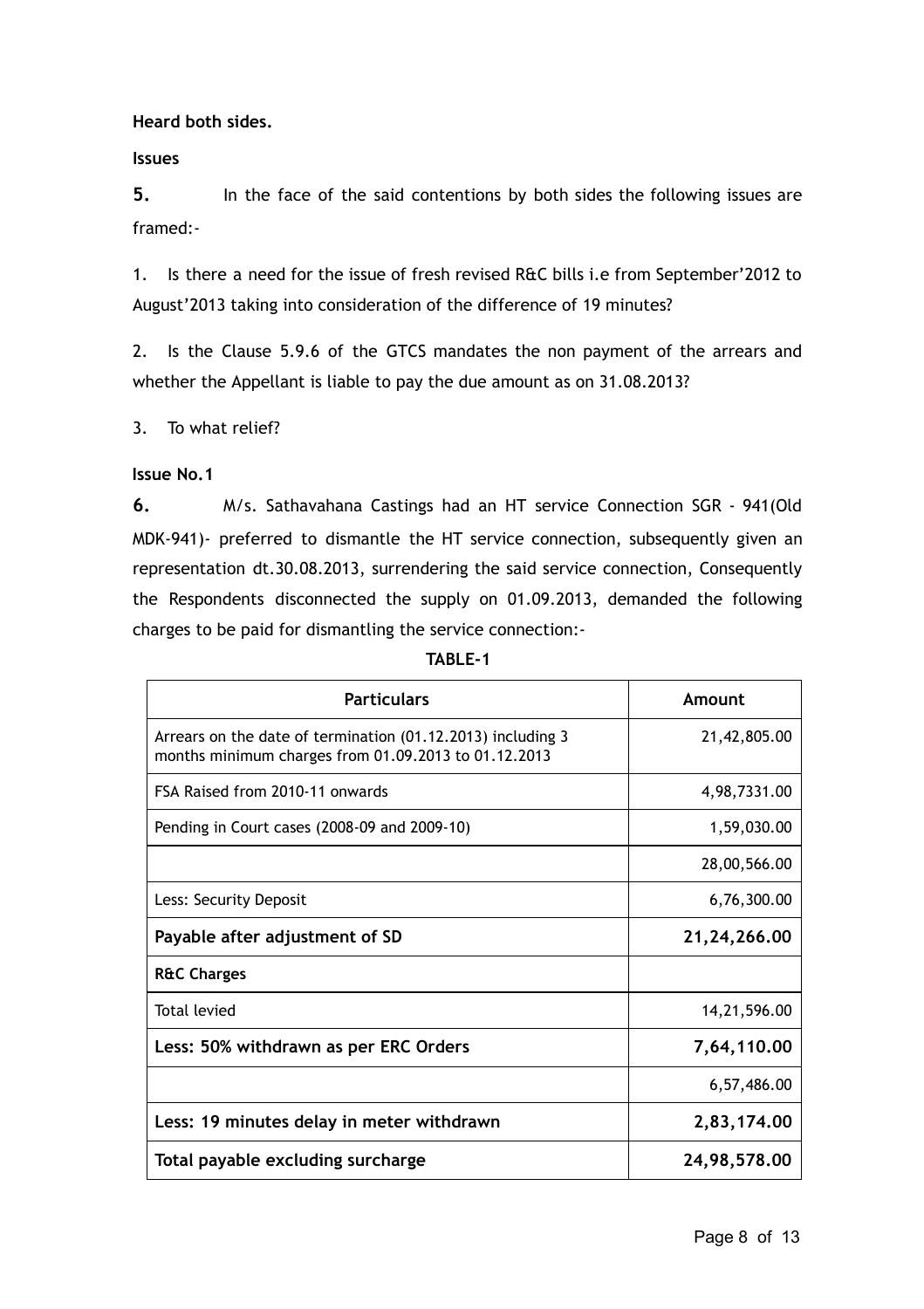The amount of Rs 2,83,174/- was withdrawn consequent to the defect in the meter running 19 mins forward to the actual time and bills were raised to that effect. The matter stood so, the Appellant preferred an Appeal before the learned Vidyut Ombudsman in Appeal No. 02 of 2019-20 and raised issues mainly as follows:-

a. It was contended that the 19 minutes difference with actual ISI time is wrong, instead it is 30-45 minutes ahead in difference

b. Withdrawal of 3 months monthly minimum charges levied after the date of disconnection.

Based on the facts available the learned Vidyut Ombudsman rejected the appeal of the Appellant. Further directed to file fresh appeal over the issue of revised Month wise bills, since the subject was not dealt in the CGRF.

In view of the above, the Appellant again approached before the CGRF, but again contended the same issues as was disposed by the learned Vidyut Ombudsman in Appeal No. 02 of 2019-20. The CGRF again after going through the facts dismissed the Appeal of the Appellant. Notwithstanding the above, the Appellant preferred the Appeal with issues as given below:-

1. To issue revised bills of R&C period i.e. from September'2012 to Agugust'2013 duly taking into consideration the difference of 19 minutes along with consumption details block wise as prescribed in the R&C proceedings.

2. To dismantle the service connection of the Appellant and furnish the due amount as on 31.08.2013.

**7.** An examination of the question raised over the demand of the Appellant to issue the revised bills considering 19 minutes difference the following are the revised bills produced by the Respondents as placed below:-

| Month | <b>OLD R&amp;C Bill amount</b> | <b>Revised R&amp;C Bill amount</b> | Difference to be<br>withdrawn/raised |
|-------|--------------------------------|------------------------------------|--------------------------------------|
| 09/12 | 1859                           | 44423                              | 42564                                |
| 10/12 | 77070                          | 75905                              | $-1165$                              |
| 11/12 | 68840                          | 23440                              | $-45400$                             |
| 12/12 | 208471                         | 174350                             | $-34121$                             |

TABLE-2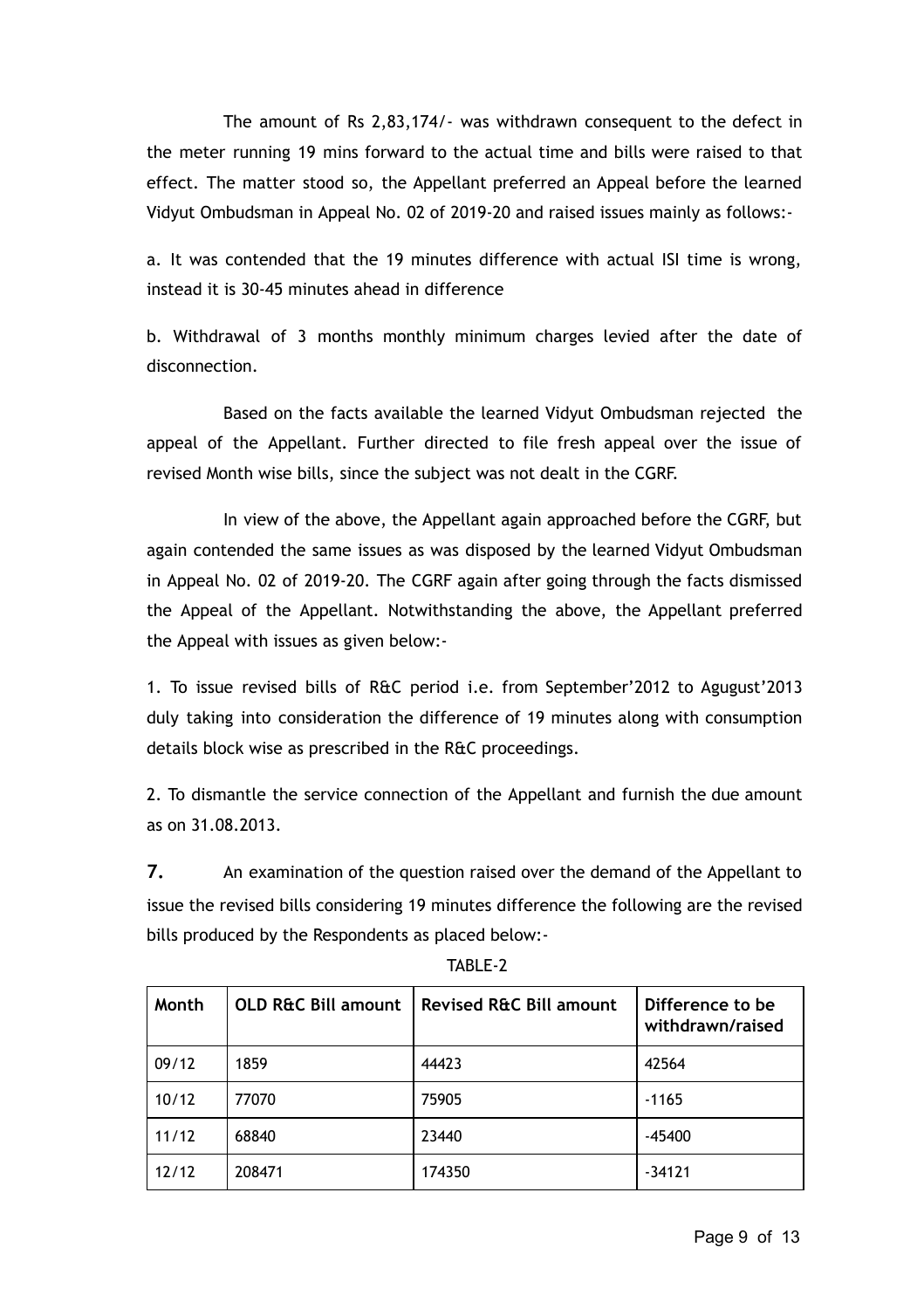| 01/13 | 108615 | $-70878$ | $-179493$ |
|-------|--------|----------|-----------|
| 02/13 | 79200  | 79200    | 0         |
| 03/13 | 62215  | 39915    | $-22300$  |
| 04/13 | 89202  | 45943    | -43259    |
| Total |        |          | $-283174$ |

The CGRF records show that the Respondents has submitted the MRI data - Day wise load from the date 21.08.2012 to 18.05.2013.

The other demand raised by the Appellant is to dismantle the said HT service connection as per the Clause 5.9.6 of the GTCS, wherein it is mandated that the service line is to be dismantled and the materials, meter, cut out etc. are to be removed. That the Respondents did not dismantle the HT service as on date of termination 01.12.2013 under the excuse of pending arrears, is in violation of the said clause. It is held that as per the clause 5.9.4.2 of GTCS, on termination of the HT agreements the consumer shall pay all sum due under the agreement as on the date of termination. No dues position was issued to the Appellant as on 01.12.2013.

**8.** It is appearrant to note that time and again appellant raised the issues which are already addressed by the CGRF in CG No. 560/2018-19 and Vidyut Ombudsman in Appeal No. 02 of 2019-20.

(a) Dispute in regard to the difference in time of the meter whether it is 19 minutes or 30 minutes.

From all the written submissions given by the Appellant in the present Appeal or in the Appeal 02 of 2019-20, there is no material shown by the Appellant that the meter is running 30 minutes ahead of the actual time. On what basis the said difference is to be admitted and how he has arrived at such a conclusion. On the other hand the ADE/HT Meter specifically recorded the time during the inspection dt.02.05.2013, in his inspection report with time in the meter as 10:36 when compared with actual IST Time was 10:17, showing 19 minutes ahead. The Appellant did not accept the difference, but neither given any grounds to reject or to accept the 30 minutes difference in time. The DE/Meters and protection produced MRI data giving the day wise load survey duly certifying the 19 minutes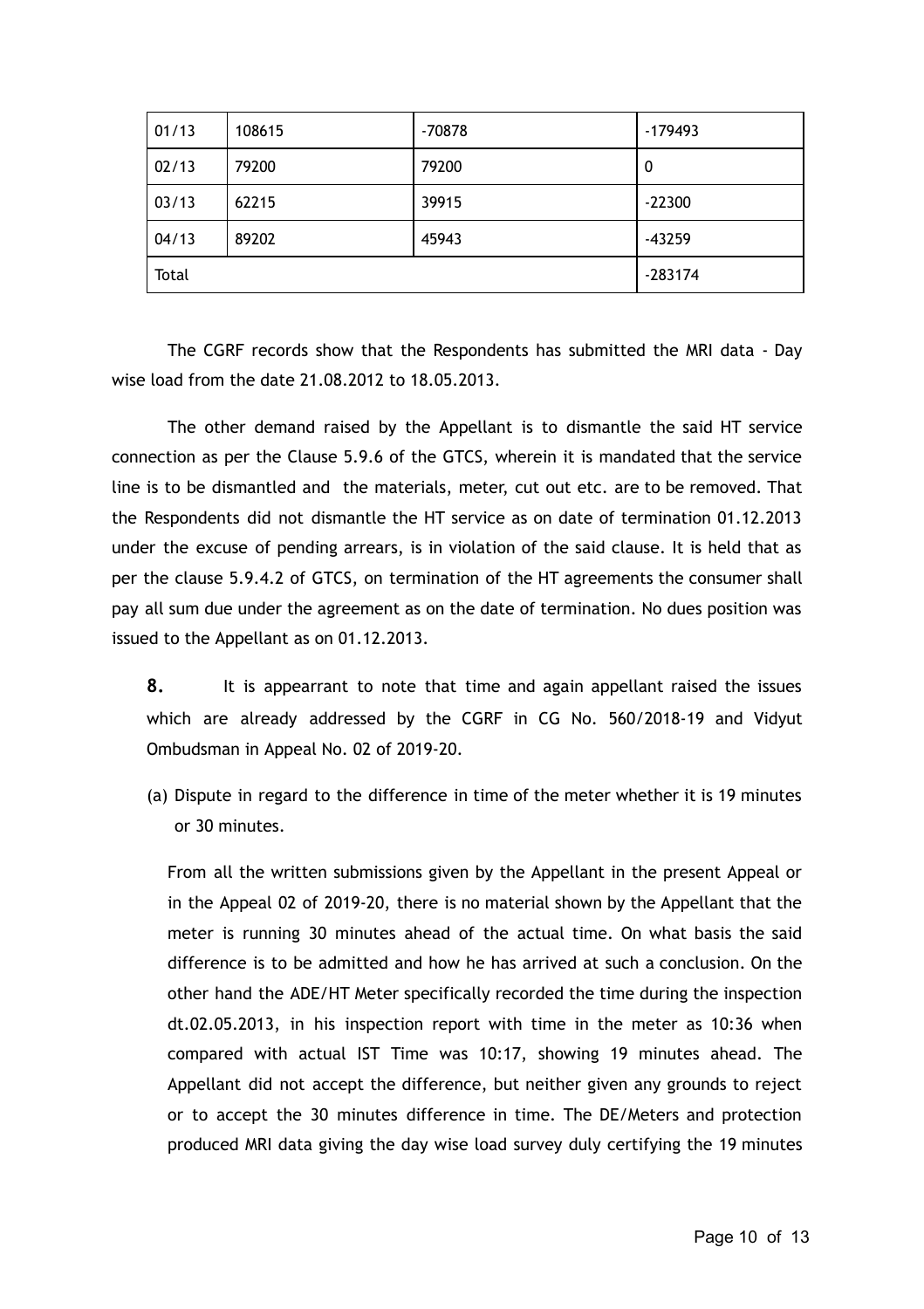difference in time of IST. Hence there is nothing much to add on this, moreover this issue was already addressed in Appeal No. 02 of 2019-20.

(b) The Appellant relied on the Clause 5.9.4.2 of the GTCS, that "on termination of the HT agreement the consumer shall pay all sums due under the agreement as on the date of its termination."

With the above reference, the Appellant claimed that the Appellant is liable to pay sum due as on the date of termination of HT agreement only. That as the HT agreement was terminated on 01.12.2013 and claimed that there were no dues as on 01.12.2013. The demand claimed as per the table 1 above is not liable to be paid and also on the fact that Respondents not dismantled the line and materials from the premises as required under Clause 5.9.6 of the GTCS.

**9.** The Appellant on the pretext of several reasons wanted to avoid the 3 months minimum charges after the date of disconnection i.e. 01.09.2013. In the Appeal 02 of 2019-20, the Appellant initially relied on the Clause para (g) Page No,11 of Proceedings of APERC/Secy/16/2012-13 dt.01.11.2012 towards restriction and control period which was addressed in the said appeal vide Para No.12 of the Order and also relied on the GTCS Clause 5.9.4.2 which was already addressed vide Para No.13 of the Order and rejected the plea.

And now in the CGRF in CG No. 53/2019-120/Sangareddy circle, again raised the same issue stating that the Clause 5.9.4.2 is to be implemented, the Respondents should terminate the HT Agreement and dismantle the service as on 30.11.2013 and furnish the amounts as on 30.11.2013. Further referred the Hon'ble Supreme Court orders in its Judgement dt.16.11.2000, is reproduced below

*"The Board to demand the minimum guaranteed charges, by the very terms of the language in the contract as well as the one used in the tariff notification is made enforceable depending upon a corresponding duty, impliedly undertaken to supply electricity energy at least to that extent and not otherwise. It is for this reason we find that the ultimate conclusion arrived at by the full bench of the high court does not call for any interference in these appeals."*

The referred judgements were based on the statutes available during the period earlier to the year 2000. There were a lot of changes that came into existence, a new Electricity Act in the year 2003 and GTCS in the year 2006 was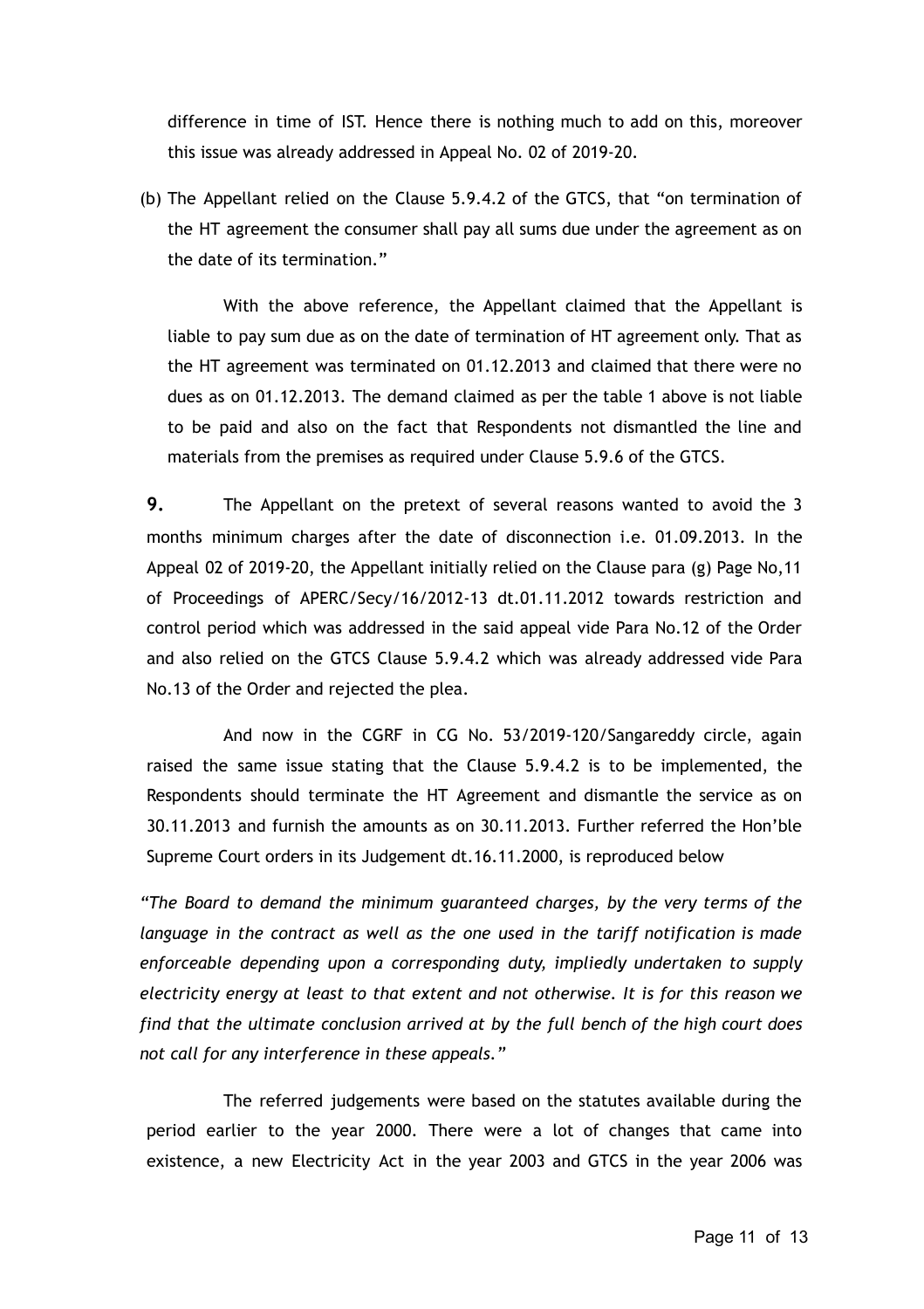introduced, along with Tariff Orders every year from time to time. The Tariff Orders mandates the levy of Monthly minimum Charges which is reproduced

*7. Monthly Minimum Charges Every consumer whether he consumes energy or not shall pay monthly minimum charges calculated on the billing demand plus energy charges specified for each category in this part to cover the cost of a part of the fixed charges of the Licensee* 

The GTCS Clause 5.9.4.2 invariably mandates for expiry of 3 months notice period, the said clause speaks clearly in case of termination of agreement and levy of 3 months monthly minimum charges beyond doubt, Hence the plea for withdrawal of 3 months minimum charges cannot be considered.

In the present Appeal the reason for withdrawal of the minimum charges was reckoned on the basis of the Clause 5.9.6 of the GTCS wherein it is mandated to dismantle the line and to remove the meters, Cut-outs etc after termination of the Agreement, which is reproduced here under:-

*"Clause 5.9.6: Dismantlement of service line after termination of agreement:- On the termination of the LT or HT agreement, the company is entitled to dismantle the service line and remove the materials, meter, cut out etc. After termination of the agreement, the consumer shall be treated as a fresh applicant for the purpose of giving supply to the same premises when applied for by him provided there are no dues against the previous service connection."*

The above clause speaks about treating the fresh applicants for the purpose of giving supply to the premises and dismantlement after termination of HT agreement. Nowhere in the said clause it is mentioned on the 3 months monthly minimum charges or against the payment of arrears.The Respondents are entitled to dismantle the materials as stated above, but taking cue of this there is no where it is mentioned for the Appellant to deliberately ignore dues pending.

**10.** Now the fresh appeal presented by the Appellant is that of fresh revised R&C bills i.e from September'2012 to August'2013 taking into consideration 19 minutes of difference. The revised bills showing old bills and revised bills are shown in the Table-2 above. The DE/Meters and protection produced MRI data giving the day wise load survey duly certifying the 19 minutes difference in time of IST. The